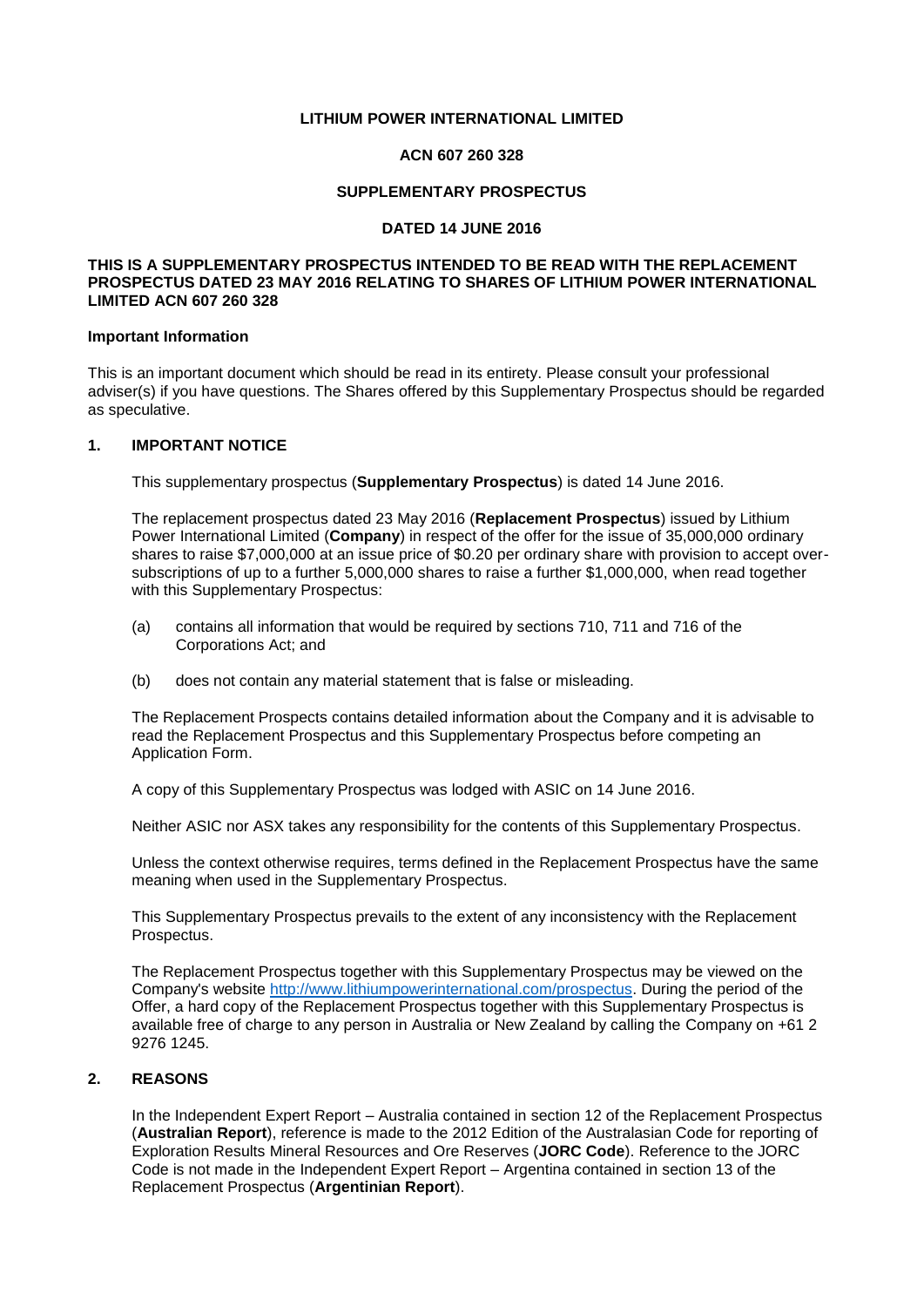#### **THIS IS A SUPPLEMENTARY PROSPECTUS INTENDED TO BE READ WITH THE REPLACEMENT PROSPECTUS DATED 23 MAY 2016 RELATING TO SHARES OF LITHIUM POWER INTERNATIONAL LIMITED ACN 607 260 328**

Whilst the Australian Report and the Argentinian Report (together **Reports**) otherwise comply with the provisions of the JORC Code, they failed to include Table 1 of the 2012 JORC Code.

Annexed to this Supplementary Prospectus are the following:

- (a) Table 1 of the JORC Code for the Argentinian Properties (see Annexure 1); and
- (b) Table 1 of the JORC Code for the WA Tenements (see Annexure 2),

completed in the form prescribed by the JORC Code in respect of each tenement referred to in the Reports to ensure that the Reports comply with the JORC Code.

In accordance with the terms of the Replacement Prospectus, the Closing Date of the Offer was extended to 5:00pm on 14 June 2016. Accordingly, references to the Closing Date in the Replacement Prospectus are amended and the timetable to the Offer set out in section 1.3 of the Replacement Prospectus is deleted and replaced with the timetable below. This timetable is subject to ASX confirmation in relation to the expected date for quotation:

| Original Prospectus lodged with ASIC                            | 26 April 2016 |
|-----------------------------------------------------------------|---------------|
| Supplementary Prospectus lodged with ASIC                       | 14 June 2016  |
| Opening Date of Offer (9:00am)                                  | 24 May 2016   |
| Closing Date of Offer (5:00pm)                                  | 14 June 2016  |
| Expected date for issue and allotment of Shares under the Offer | 20 June 2016  |
| Expected date for despatch of holding statements                | 21 June 2016  |
| Expected date for quotation of the Company's Shares on ASX      | 24 June 2016  |

As at the date of this Supplementary Prospectus, the Company confirms it has received application moneys totalling \$8,000,000.

#### **3. DIRECTORS' AUTHORISATION AND CONSENT**

This Supplementary Prospectus is issued by the Company and its issue has been authorised by a resolution of its Directors.

The Directors, each of whom has authorised the issue of this Supplementary Prospectus, accept responsibility for the information contained in this Supplementary Prospectus and consent thereto and have not withdrawn such consent. This Supplementary Prospectus is signed by Mr Martin Holland being a person who has been authorised by each Director to sign this Supplementary Prospectus on his behalf.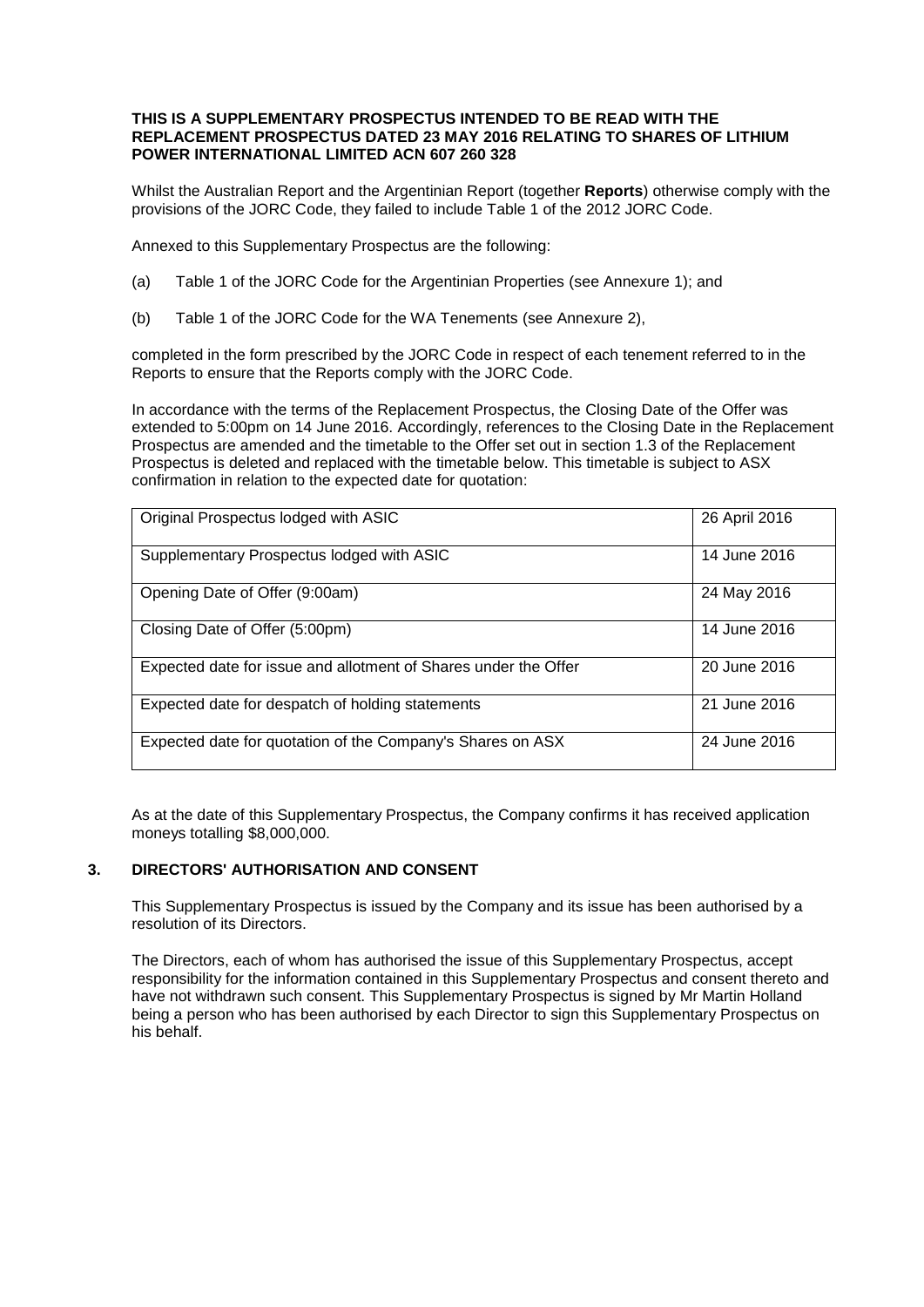The Directors confirm that they have made all reasonable enquiries and accordingly have reasonable grounds to believe that, other than the matters described above, there is no material information that has arisen between the date of the Replacement Prospectus and this Supplementary Prospectus that investors and their professional advisors would reasonably require to make an informed assessment of the offer of Shares made pursuant to the Replacement Prospectus.

Dated: 14 June 2016

Signed for and on behalf of the Directors of Lithium Power International Limited.

 $z$ 

**Mr. Martin C Holland Managing Director**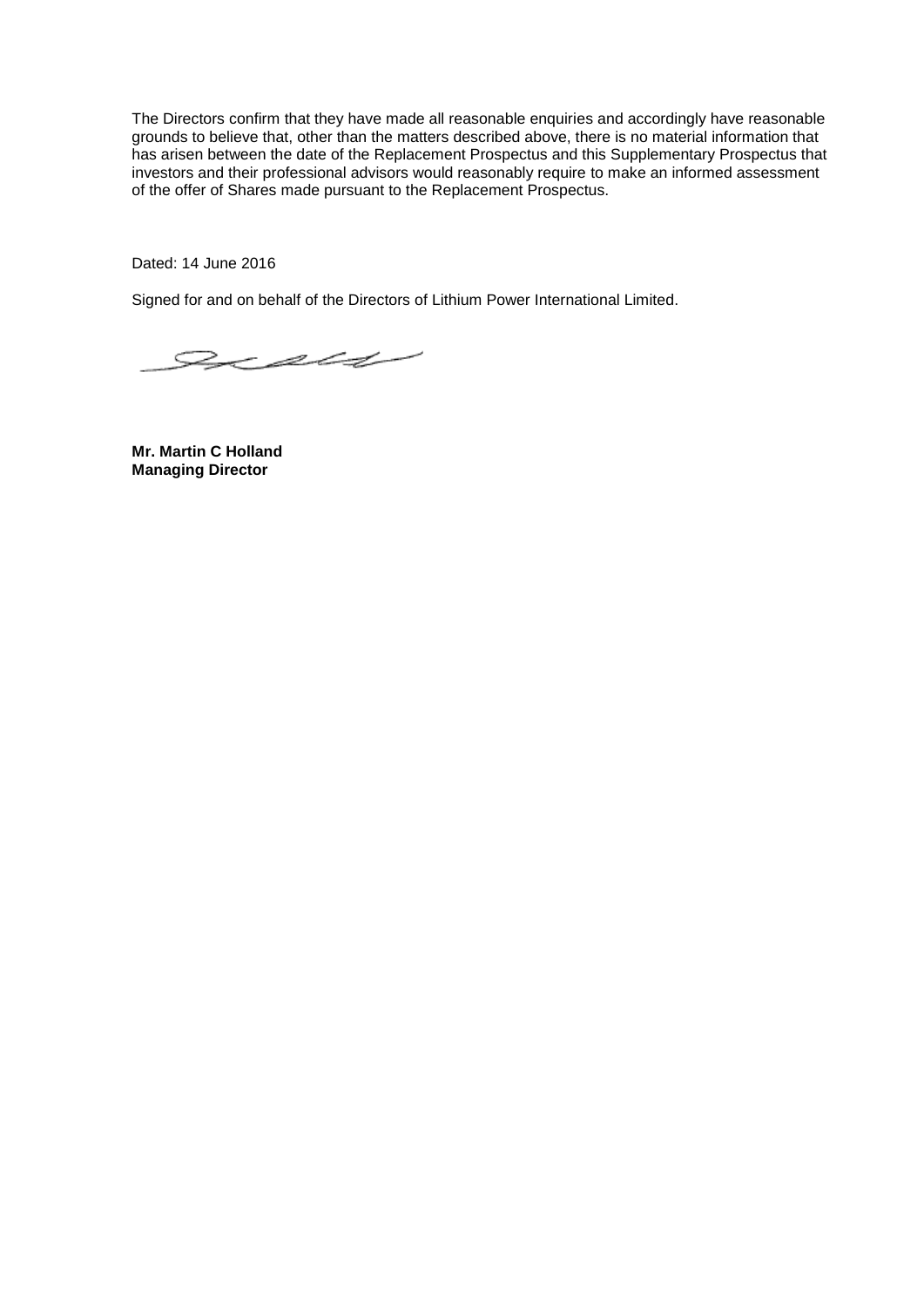**Annexure 1**

**JORC Code, 2012 Edition – Table 1**

**Lithium Power International Limited**

**E70/4763, E70, 4774, E45/4610, E45/4637 and E45/4638**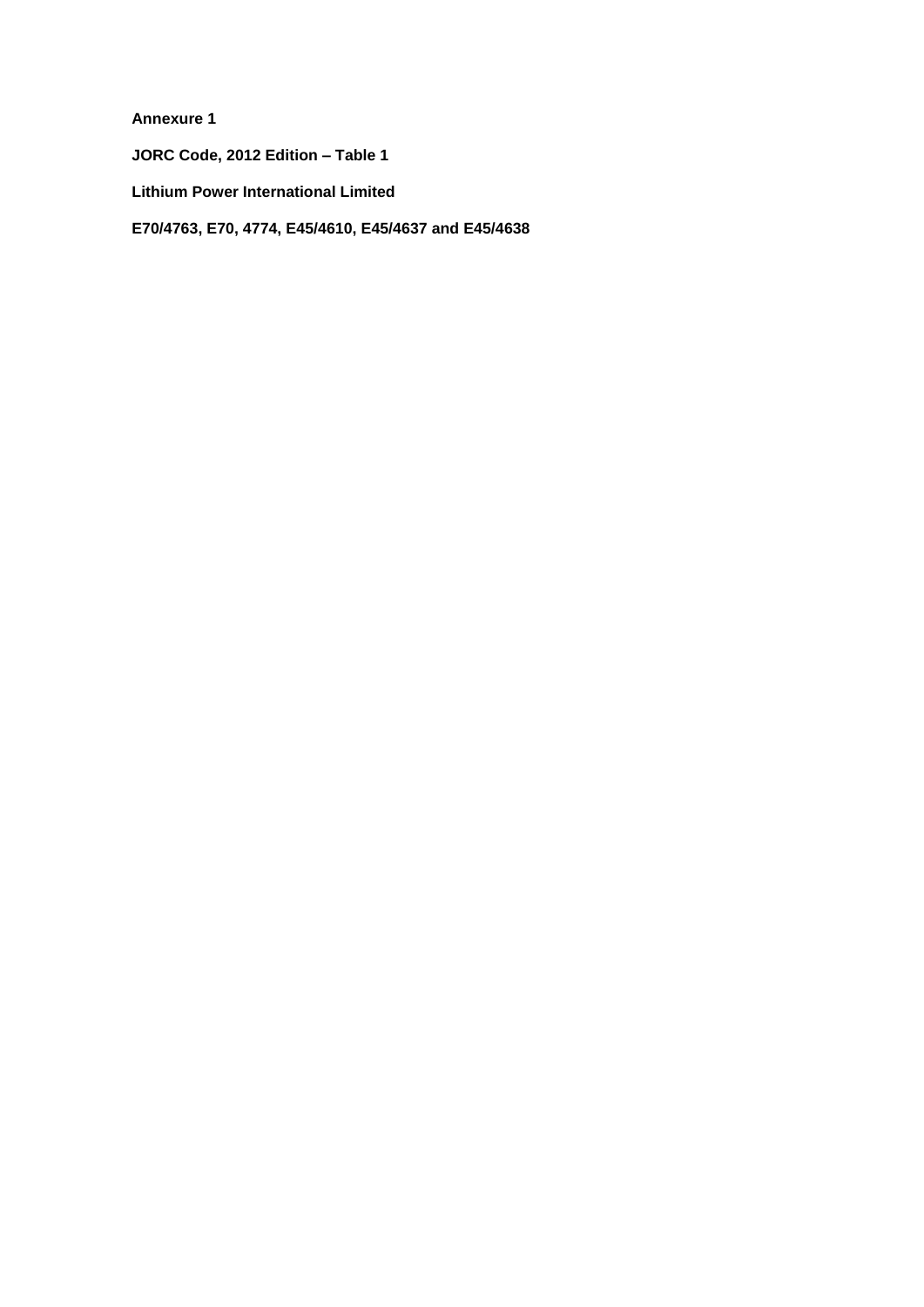# **APPENDIX 1: JORC Code, 2012 Edition – Table 1 Checklist Geko-Co IER for LPI**

## **Section 1 Sampling Techniques and Data**

| <b>Criteria</b>                 | <b>JORC Code explanation</b>                                                                                                                                                                                                                                                                                                                                                                                                                                                                                                                                                                                                                                                                                                                                                                                                                                                                                                                                                                                                                                                                       | <b>Commentary</b>                              |
|---------------------------------|----------------------------------------------------------------------------------------------------------------------------------------------------------------------------------------------------------------------------------------------------------------------------------------------------------------------------------------------------------------------------------------------------------------------------------------------------------------------------------------------------------------------------------------------------------------------------------------------------------------------------------------------------------------------------------------------------------------------------------------------------------------------------------------------------------------------------------------------------------------------------------------------------------------------------------------------------------------------------------------------------------------------------------------------------------------------------------------------------|------------------------------------------------|
| <b>Sampling</b><br>techniques   | • Nature and quality of sampling (eg cut channels, random chips, or •<br>specific specialized industry standard measurement tools appropriate<br>to the minerals under investigation, such as down hole gamma sondes,<br>or handheld XRF instruments, etc). These examples should not be<br>taken as limiting the broad meaning of sampling.<br>Include reference to measures taken to ensure sample representivity<br>and the appropriate calibration of any measurement tools or systems<br>used.<br>Aspects of the determination of mineralization that are Material to the<br>Public Report.<br>In cases where 'industry standard' work has been done this would be<br>relatively simple (eg 'reverse circulation drilling was used to obtain 1 m<br>samples from which 3 kg was pulverised to produce a 30 g charge for<br>fire assay'). In other cases more explanation may be required, such as<br>where there is coarse gold that has inherent sampling problems.<br>Unusual commodities or mineralization types (eg submarine nodules)<br>may warrant disclosure of detailed information. | Not applicable for airborne geophysical survey |
| <b>Drilling techniques</b>      | Drill type (eg core, reverse circulation, open-hole hammer, rotary air .<br>blast, auger, Bangka, sonic, etc) and details (eg core diameter, triple<br>or standard tube, depth of diamond tails, face-sampling bit or other<br>type, whether core is oriented and if so, by what method, etc).                                                                                                                                                                                                                                                                                                                                                                                                                                                                                                                                                                                                                                                                                                                                                                                                     | Not applicable for airborne geophysical survey |
| <b>Drill sample</b><br>recovery | ■ Method of recording and assessing core and chip sample recoveries ■<br>and results assessed.<br>Measures taken to maximize sample recovery and ensure<br>representative nature of the samples.<br>Whether a relationship exists between sample recovery and grade and<br>whether sample bias may have occurred due to preferential loss/gain<br>of fine/coarse material.                                                                                                                                                                                                                                                                                                                                                                                                                                                                                                                                                                                                                                                                                                                         | Not applicable for airborne geophysical survey |
| Logging                         | Whether core and chip samples have been geologically and<br>geotechnically logged to a level of detail to support appropriate Mineral<br>Resource estimation, mining studies and metallurgical studies.<br>• Whether logging is qualitative or quantitative in nature. Core (or                                                                                                                                                                                                                                                                                                                                                                                                                                                                                                                                                                                                                                                                                                                                                                                                                    | Not applicable for airborne geophysical survey |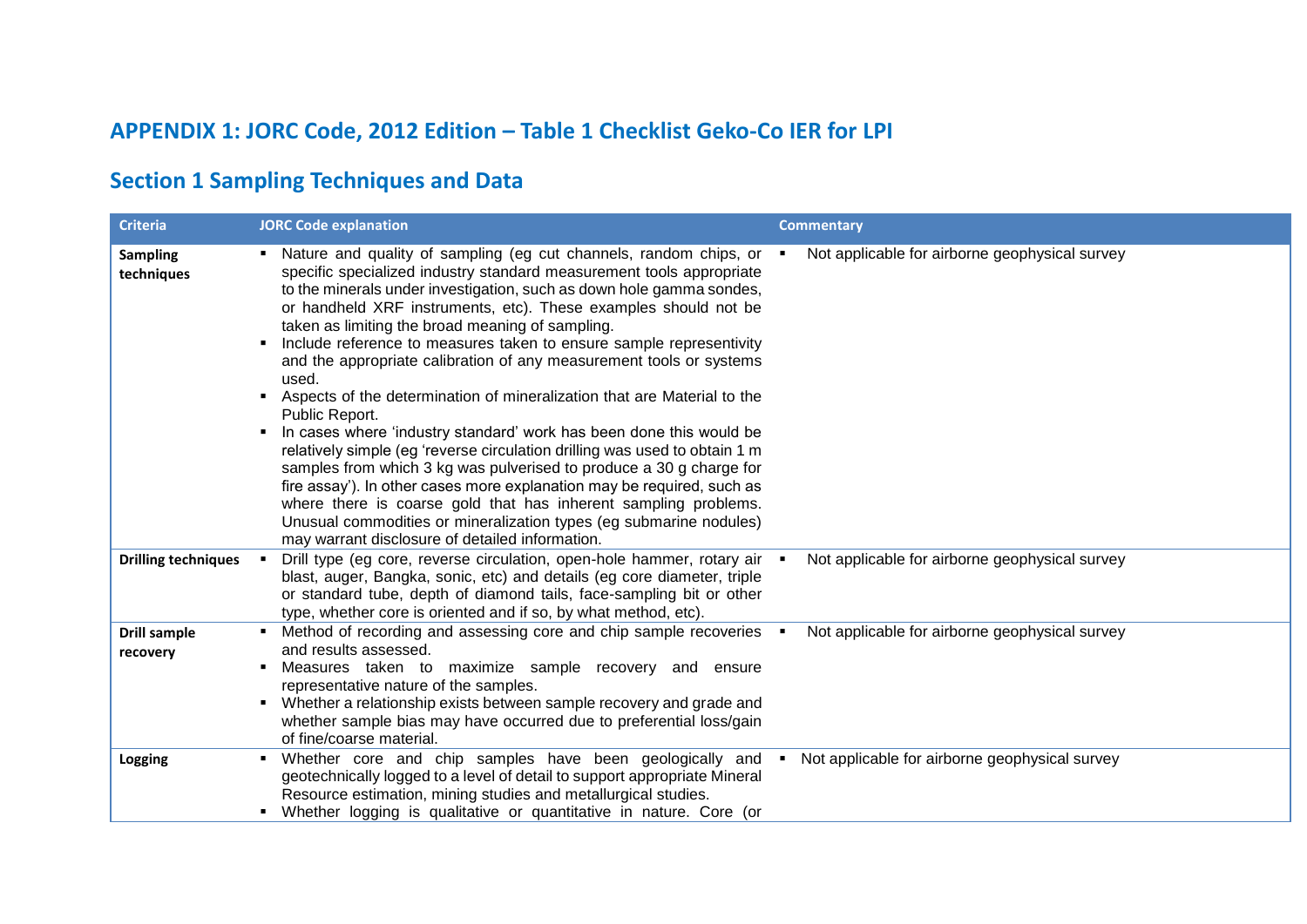| <b>Criteria</b>                                         | <b>JORC Code explanation</b>                                                                                                                                                                                                                                                                                                                                                                                                                                                                                                                                                                                                                                                       | <b>Commentary</b>                                                                                                                                                                                                                                                                                                                                                                                                                                                                                                                                                                                                                                                               |
|---------------------------------------------------------|------------------------------------------------------------------------------------------------------------------------------------------------------------------------------------------------------------------------------------------------------------------------------------------------------------------------------------------------------------------------------------------------------------------------------------------------------------------------------------------------------------------------------------------------------------------------------------------------------------------------------------------------------------------------------------|---------------------------------------------------------------------------------------------------------------------------------------------------------------------------------------------------------------------------------------------------------------------------------------------------------------------------------------------------------------------------------------------------------------------------------------------------------------------------------------------------------------------------------------------------------------------------------------------------------------------------------------------------------------------------------|
|                                                         | costean, channel, etc) photography.<br>The total length and percentage of the relevant intersections logged.                                                                                                                                                                                                                                                                                                                                                                                                                                                                                                                                                                       |                                                                                                                                                                                                                                                                                                                                                                                                                                                                                                                                                                                                                                                                                 |
| Sub-sampling<br>techniques and<br>sample<br>preparation | If core, whether cut or sawn and whether quarter, half or all core taken.<br>If non-core, whether riffled, tube sampled, rotary split, etc and whether<br>sampled wet or dry.<br>• For all sample types, the nature, quality and appropriateness of the<br>sample preparation technique.<br>Quality control procedures adopted for all sub-sampling stages to<br>maximize representivity of samples.<br>Measures taken to ensure that the sampling is representative of the in<br>situ material collected, including for instance results for field<br>duplicate/second-half sampling.<br>Whether sample sizes are appropriate to the grain size of the material<br>being sampled. | Not applicable for airborne geophysical survey<br>$\blacksquare$                                                                                                                                                                                                                                                                                                                                                                                                                                                                                                                                                                                                                |
| <b>Quality of assay</b><br>data and<br>laboratory tests | • The nature, quality and appropriateness of the assaying and<br>laboratory procedures used and whether the technique is considered<br>partial or total.<br>For geophysical tools, spectrometers, handheld XRF instruments, etc,<br>$\blacksquare$<br>the parameters used in determining the analysis including instrument<br>make and model, reading times, calibrations factors applied and their<br>derivation, etc.<br>• Nature of quality control procedures adopted (eg standards, blanks,<br>duplicates, external laboratory checks) and whether acceptable levels<br>of accuracy (ie lack of bias) and precision have been established.                                    | • Not applicable for airborne geophysical survey                                                                                                                                                                                                                                                                                                                                                                                                                                                                                                                                                                                                                                |
| <b>Verification of</b><br>sampling and<br>assaying      | • The verification of significant intersections by either independent or • Not applicable for airborne geophysical survey<br>alternative company personnel.<br>The use of twinned holes.<br>Documentation of primary data, data entry procedures, data<br>٠<br>verification, data storage (physical and electronic) protocols.<br>Discuss any adjustment to assay data.                                                                                                                                                                                                                                                                                                            |                                                                                                                                                                                                                                                                                                                                                                                                                                                                                                                                                                                                                                                                                 |
| Location of data<br>points                              | Accuracy and quality of surveys used to locate drill holes (collar and<br>٠.<br>down-hole surveys), trenches, mine workings and other locations<br>used in Mineral Resource estimation.<br>Specification of the grid system used.<br>Quality and adequacy of topographic control.                                                                                                                                                                                                                                                                                                                                                                                                  | The survey flight lines were predesigned with line navigation and data<br>$\blacksquare$ .<br>positioning controlled by a Novatel OEM GPS. The system accuracy is<br>+/- 3 metres for the easting and northing, and +/- 5 metres for elevation.<br>Data was collected in the WGS84 UTM coordinate system.<br>The survey plane was equipped with an altimeter along with the GPS<br>system, together these instruments provided control to maintain the<br>flight height of 30 metres and to subsequently generate a Digital<br>Terrain Model providing an estimate of topographic surface along each<br>flight line. This is standard industry practice and considered adequate |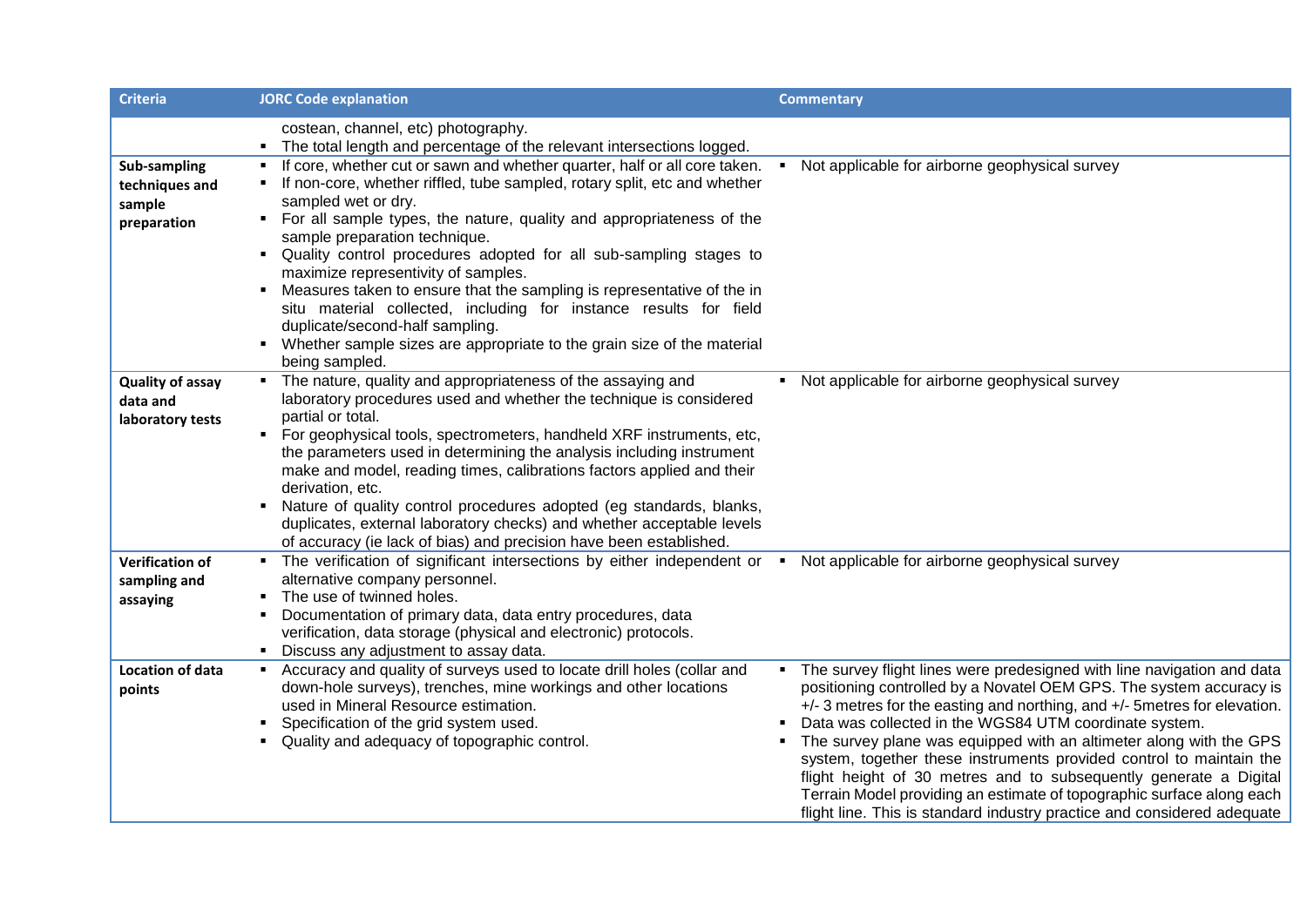| <b>Criteria</b>                                                         | <b>JORC Code explanation</b>                                                                                                                                                                                                                                                                                                                                                         | <b>Commentary</b>                                                                                                                                                                                                                                                                                                                          |
|-------------------------------------------------------------------------|--------------------------------------------------------------------------------------------------------------------------------------------------------------------------------------------------------------------------------------------------------------------------------------------------------------------------------------------------------------------------------------|--------------------------------------------------------------------------------------------------------------------------------------------------------------------------------------------------------------------------------------------------------------------------------------------------------------------------------------------|
| Data spacing and<br>distribution                                        | Data spacing for reporting of Exploration Results.<br>Whether the data spacing and distribution is sufficient to establish the<br>degree of geological and grade continuity appropriate for the Mineral<br>Resource and Ore Reserve estimation procedure(s) and<br>classifications applied.<br>Whether sample compositing has been applied.                                          | for the purpose of the survey.<br>The magnetics and radiometric data was collected on East - West<br>lines spaced 50 metres apart. Tie lines orientated North - South<br>spaced 500 metres apart. The magnetometer collected data at 0.05<br>second intervals, while the Gamma-Ray Spectrometer collected data<br>at 0.5 second intervals. |
| <b>Orientation of</b><br>data in relation to<br>geological<br>structure | Whether the orientation of sampling achieves unbiased sampling of<br>possible structures and the extent to which this is known, considering<br>the deposit type.<br>If the relationship between the drilling orientation and the orientation of<br>key mineralised structures is considered to have introduced a sampling<br>bias, this should be assessed and reported if material. | Not applicable for airborne geophysical survey                                                                                                                                                                                                                                                                                             |
| <b>Sample security</b>                                                  | The measures taken to ensure sample security.                                                                                                                                                                                                                                                                                                                                        | Not applicable for airborne geophysical survey                                                                                                                                                                                                                                                                                             |
| <b>Audits or reviews</b>                                                | The results of any audits or reviews of sampling techniques and data.                                                                                                                                                                                                                                                                                                                | Not applicable for airborne geophysical survey                                                                                                                                                                                                                                                                                             |

**3.1**

### **Section 2 Reporting of Exploration Results**

| <b>Criteria</b>                                  | <b>JORC Code explanation</b>                                                                                                                                                                                                                                                            | <b>Commentary</b>                                                                                                                                                                                                                                                                                                                                                                                                                                                                                                                                                                                                                         |
|--------------------------------------------------|-----------------------------------------------------------------------------------------------------------------------------------------------------------------------------------------------------------------------------------------------------------------------------------------|-------------------------------------------------------------------------------------------------------------------------------------------------------------------------------------------------------------------------------------------------------------------------------------------------------------------------------------------------------------------------------------------------------------------------------------------------------------------------------------------------------------------------------------------------------------------------------------------------------------------------------------------|
| Mineral<br>tenement and<br>land tenure<br>status | " Type, reference name/number, location and ownership including<br>agreements or material issues with third parties such as joint ventures,<br>partnerships, overriding royalties, native title interests, historical sites,<br>wilderness or national park and environmental settings. | The survey was completed over tenement E45/4610, the tenement is<br>currently in application stage with LPI being the 100% beneficiary.                                                                                                                                                                                                                                                                                                                                                                                                                                                                                                   |
|                                                  | The security of the tenure held at the time of reporting along with any<br>known impediments to obtaining a license to operate in the area.                                                                                                                                             | The formal grant of the tenement may require LPI to enter in to<br>standard access agreements with third parties such as Native Title<br>claimants prior to commencing on ground exploration activities.                                                                                                                                                                                                                                                                                                                                                                                                                                  |
| Exploration<br>done by other<br>parties          | Acknowledgment and appraisal of exploration by other parties.                                                                                                                                                                                                                           | With respect to the Balingup Project section of the report Red River<br>Resources Ltd completed soil geochemical sampling and RC drilling<br>on an area of ground within the North-West of LPI's E70/4763<br>tenement, referred to as the East Kirup Prospect.<br>The information available in past exploration reports lodged with the<br>DMP indicates stream sediment sampling, laterite sampling and soil<br>sampling for MMI geochemistry was completed. This work resulted in<br>Red River Resources delineating a lithium anomalous zone 4km long<br>and up to 1.5km wide and justified the company progressing to RC<br>drilling. |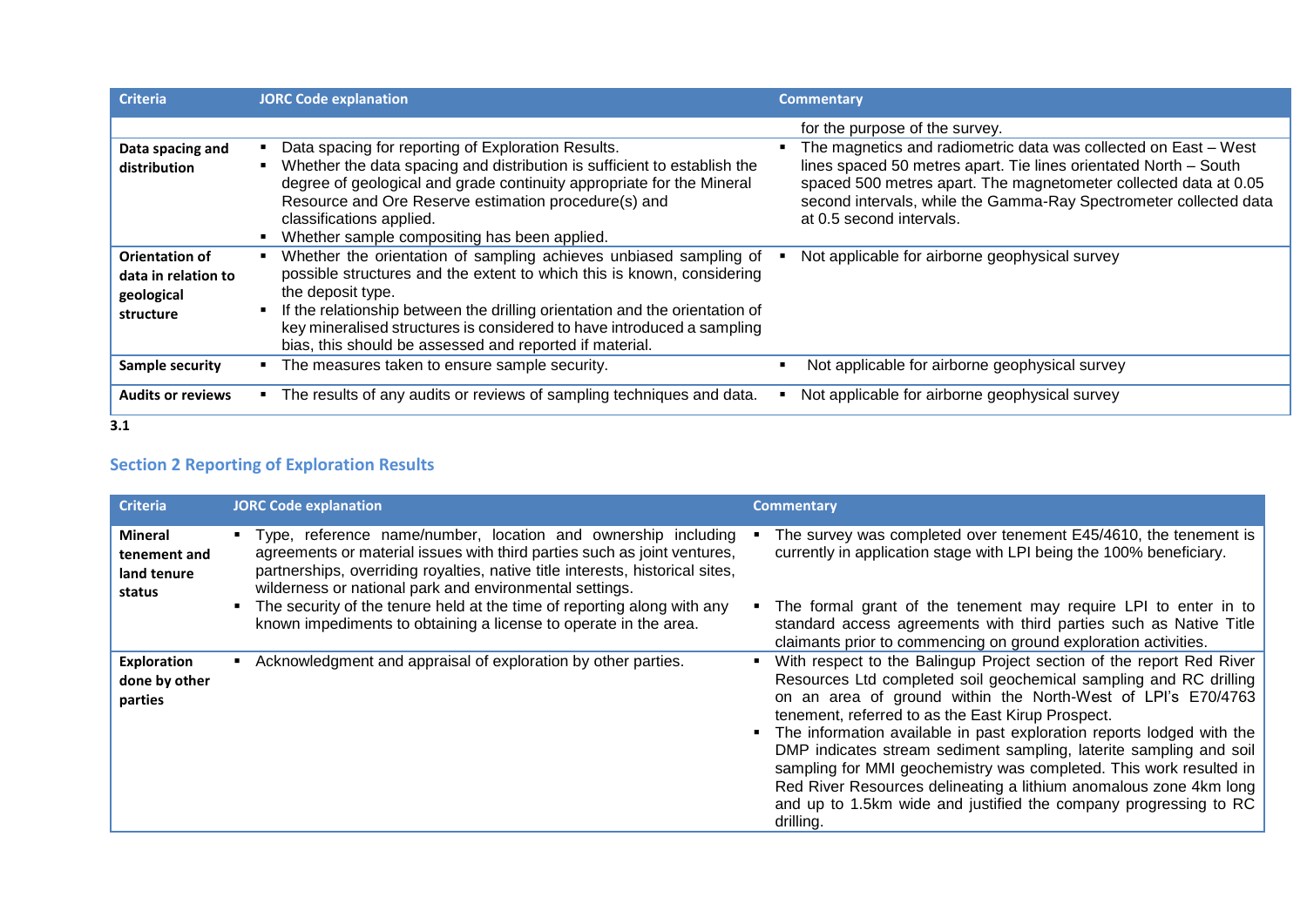| <b>Criteria</b>                | <b>JORC Code explanation</b>                                                                                                                                                                                                                                                                                                                                                                                                                                                                                                                                                                                                                                            | <b>Commentary</b>                                                                                                                                                                                                                                                                                                                                                                                                                                                                                                                                                                                                                                                                                                                                                                                                                                  |
|--------------------------------|-------------------------------------------------------------------------------------------------------------------------------------------------------------------------------------------------------------------------------------------------------------------------------------------------------------------------------------------------------------------------------------------------------------------------------------------------------------------------------------------------------------------------------------------------------------------------------------------------------------------------------------------------------------------------|----------------------------------------------------------------------------------------------------------------------------------------------------------------------------------------------------------------------------------------------------------------------------------------------------------------------------------------------------------------------------------------------------------------------------------------------------------------------------------------------------------------------------------------------------------------------------------------------------------------------------------------------------------------------------------------------------------------------------------------------------------------------------------------------------------------------------------------------------|
| Geology                        | • Deposit type, geological setting and style of mineralization.                                                                                                                                                                                                                                                                                                                                                                                                                                                                                                                                                                                                         | • The MMI sampling was most intensive and completed on a grid 50m x<br>100m with 662 samples collected and analyzed for Cu, Pb, Li and U.<br>• The original 20 hole planned drill program was limited to 5 holes drilled<br>towards the ENE dipping at 60 degrees and spaced about 200 metres<br>apart.<br>An ASX announcement by Red River Resources dated 22 May 2012<br>describes the results of the drilling, as does the final annual report<br>submitted to the DMP. No pegmatite was intersected, with the holes<br>generally stopped 100 metres short of target depth due to drilling<br>issues.<br>As far as the available reports allow for assessment, all work appears<br>to be completed to an acceptable standard and could be utilized in the<br>exploration activities of LPI.<br>• Not applicable for airborne geophysical survey |
| <b>Drill hole</b>              | • A summary of all information material to the understanding of the                                                                                                                                                                                                                                                                                                                                                                                                                                                                                                                                                                                                     | Not applicable for airborne geophysical survey                                                                                                                                                                                                                                                                                                                                                                                                                                                                                                                                                                                                                                                                                                                                                                                                     |
| <b>Information</b>             | exploration results including a tabulation of the following information for<br>all Material drill holes:<br>easting and northing of the drill hole collar<br>$\circ$<br>elevation or RL (Reduced Level - elevation above sea level in<br>metres) of the drill hole collar<br>dip and azimuth of the hole<br>down hole length and interception depth<br>$\circ$<br>hole length.<br>$\circ$<br>If the exclusion of this information is justified on the basis that the<br>$\blacksquare$<br>information is not Material and this exclusion does not detract from the<br>understanding of the report, the Competent Person should clearly<br>explain why this is the case. |                                                                                                                                                                                                                                                                                                                                                                                                                                                                                                                                                                                                                                                                                                                                                                                                                                                    |
| Data<br>aggregation<br>methods | • In reporting Exploration Results, weighting averaging techniques,<br>maximum and/or minimum grade truncations (eg cutting of high<br>grades) and cut-off grades are usually Material and should be stated.<br>• Where aggregate intercepts incorporate short lengths of high grade<br>results and longer lengths of low grade results, the procedure used for<br>such aggregation should be stated and some typical examples of such<br>aggregations should be shown in detail.<br>• The assumptions used for any reporting of metal equivalent values<br>should be clearly stated.                                                                                   | • Not applicable for airborne geophysical survey                                                                                                                                                                                                                                                                                                                                                                                                                                                                                                                                                                                                                                                                                                                                                                                                   |
| Relationship<br>between        | • These relationships are particularly important in the reporting of<br><b>Exploration Results.</b><br>• If the geometry of the mineralization with respect to the drill hole                                                                                                                                                                                                                                                                                                                                                                                                                                                                                           | • Not applicable for airborne geophysical survey                                                                                                                                                                                                                                                                                                                                                                                                                                                                                                                                                                                                                                                                                                                                                                                                   |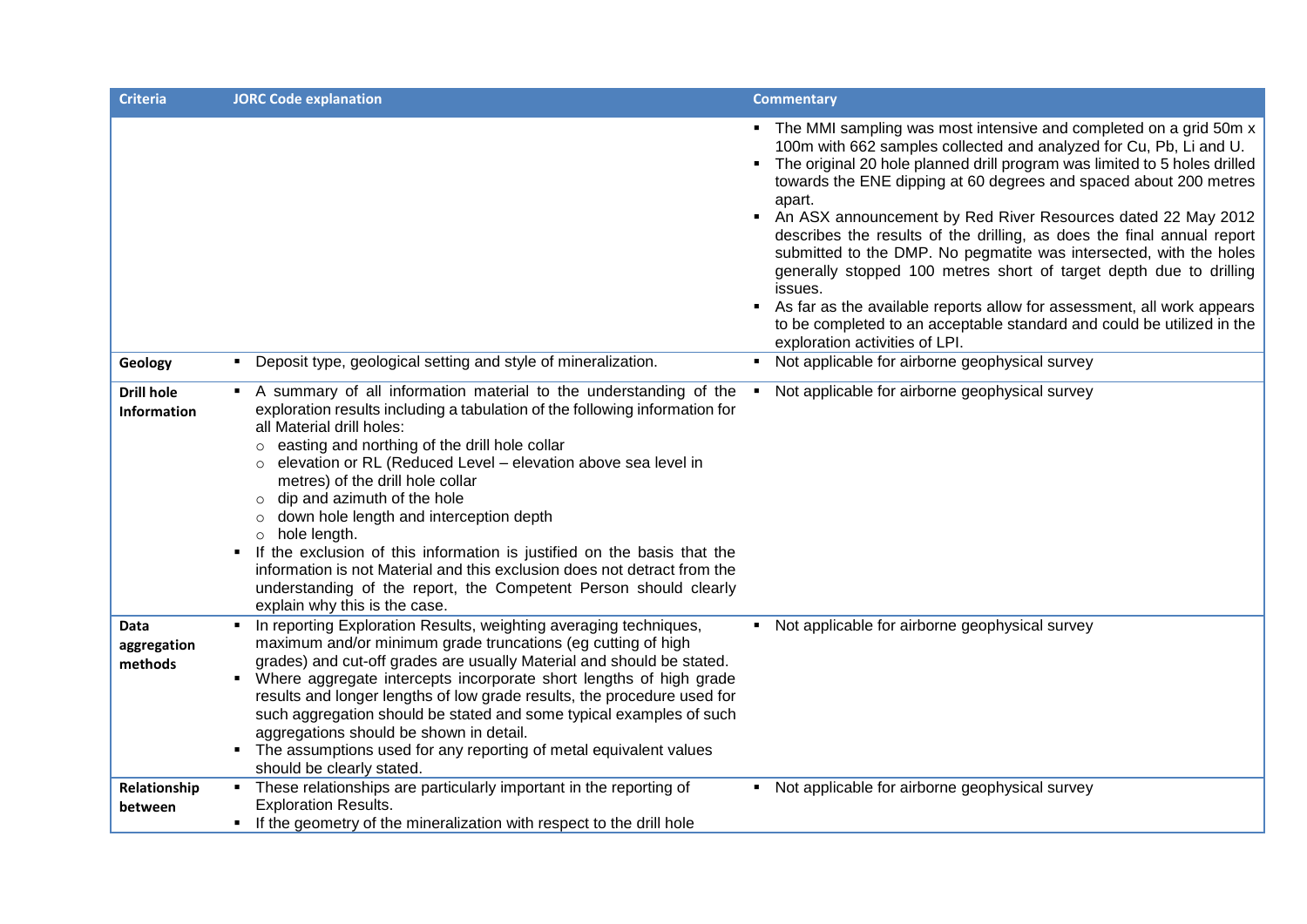| <b>Criteria</b>                                      | <b>JORC Code explanation</b>                                                                                                                                                                                                                                                                                                                         | <b>Commentary</b>                                   |                                                                                                                                                                                                                                                                                    |
|------------------------------------------------------|------------------------------------------------------------------------------------------------------------------------------------------------------------------------------------------------------------------------------------------------------------------------------------------------------------------------------------------------------|-----------------------------------------------------|------------------------------------------------------------------------------------------------------------------------------------------------------------------------------------------------------------------------------------------------------------------------------------|
| mineralization<br>widths and<br>intercept<br>lengths | angle is known, its nature should be reported.<br>• If it is not known and only the down hole lengths are reported, there<br>should be a clear statement to this effect (eg 'down hole length, true<br>width not known').                                                                                                                            |                                                     |                                                                                                                                                                                                                                                                                    |
| <b>Diagrams</b>                                      | Appropriate maps and sections (with scales) and tabulations of<br>intercepts should be included for any significant discovery being<br>reported. These should include, but not be limited to a plan view of<br>drill hole collar locations and appropriate sectional views.                                                                          | Not applicable for airborne geophysical survey<br>٠ |                                                                                                                                                                                                                                                                                    |
| <b>Balanced</b><br>reporting                         | • Where comprehensive reporting of all Exploration Results is not<br>practicable, representative reporting of both low and high grades<br>and/or widths should be practiced to avoid misleading reporting of<br><b>Exploration Results.</b>                                                                                                          |                                                     | The full survey dataset was interpreted and diagrams of the<br>interpretation have been included in the report. A section within the<br>middle of the data has been excluded as it does not relate to LPI's<br>tenement, no information related to the tenement has been excluded. |
| <b>Other</b><br>substantive                          | • Other exploration data, if meaningful and material, should be reported<br>including (but not limited to): geological observations; geophysical                                                                                                                                                                                                     | Airborne survey specifications:                     |                                                                                                                                                                                                                                                                                    |
| exploration                                          | survey results; geochemical survey results; bulk samples - size and                                                                                                                                                                                                                                                                                  | <b>Survey Name:</b>                                 | E45/4610                                                                                                                                                                                                                                                                           |
| data                                                 | method of treatment; metallurgical test results; bulk density,                                                                                                                                                                                                                                                                                       | Contractor:                                         | <b>MagSpec Airborne Surveys</b>                                                                                                                                                                                                                                                    |
|                                                      | groundwater, geotechnical and rock characteristics; potential                                                                                                                                                                                                                                                                                        | Aircraft                                            | Cessna 210                                                                                                                                                                                                                                                                         |
|                                                      | deleterious or contaminating substance                                                                                                                                                                                                                                                                                                               |                                                     | <b>VH-MDG</b>                                                                                                                                                                                                                                                                      |
|                                                      |                                                                                                                                                                                                                                                                                                                                                      | <b>Acquisition Date:</b>                            | February 2016                                                                                                                                                                                                                                                                      |
|                                                      |                                                                                                                                                                                                                                                                                                                                                      | <b>Flight Line Spacing</b>                          | <b>50m</b>                                                                                                                                                                                                                                                                         |
|                                                      |                                                                                                                                                                                                                                                                                                                                                      | <b>Flight Line Direction</b>                        | 090 - 270 degrees                                                                                                                                                                                                                                                                  |
|                                                      |                                                                                                                                                                                                                                                                                                                                                      | <b>Sensor Elevation</b>                             | 30m                                                                                                                                                                                                                                                                                |
|                                                      |                                                                                                                                                                                                                                                                                                                                                      | <b>Line Kilometres</b>                              | 1646 kms                                                                                                                                                                                                                                                                           |
|                                                      |                                                                                                                                                                                                                                                                                                                                                      | <b>Magnetics</b>                                    | G-822 Magnetometer                                                                                                                                                                                                                                                                 |
|                                                      |                                                                                                                                                                                                                                                                                                                                                      |                                                     | Sample Rate: 0.05 seconds                                                                                                                                                                                                                                                          |
|                                                      |                                                                                                                                                                                                                                                                                                                                                      |                                                     | Resolution: 0.001 nT                                                                                                                                                                                                                                                               |
|                                                      |                                                                                                                                                                                                                                                                                                                                                      | Radiometrics                                        | <b>Radiation Solutions RXS-4</b>                                                                                                                                                                                                                                                   |
|                                                      |                                                                                                                                                                                                                                                                                                                                                      |                                                     | Crystal Volume Down: 32 L                                                                                                                                                                                                                                                          |
|                                                      |                                                                                                                                                                                                                                                                                                                                                      |                                                     | Channels: 1024                                                                                                                                                                                                                                                                     |
|                                                      |                                                                                                                                                                                                                                                                                                                                                      |                                                     | Sample Rate: 0.5 seconds                                                                                                                                                                                                                                                           |
| <b>Further work</b>                                  | • The nature and scale of planned further work (eg tests for lateral<br>extensions or depth extensions or large-scale step-out drilling).<br>Diagrams clearly highlighting the areas of possible extensions,<br>including the main geological interpretations and future drilling areas,<br>provided this information is not commercially sensitive. | drilling of areas with positive soil results.       | LPI plan further work as outlined in the report, including:<br>Geophysical data interpretation, desktop work and target generation,<br>initial assessment of targets via soil geochemistry, followed by                                                                            |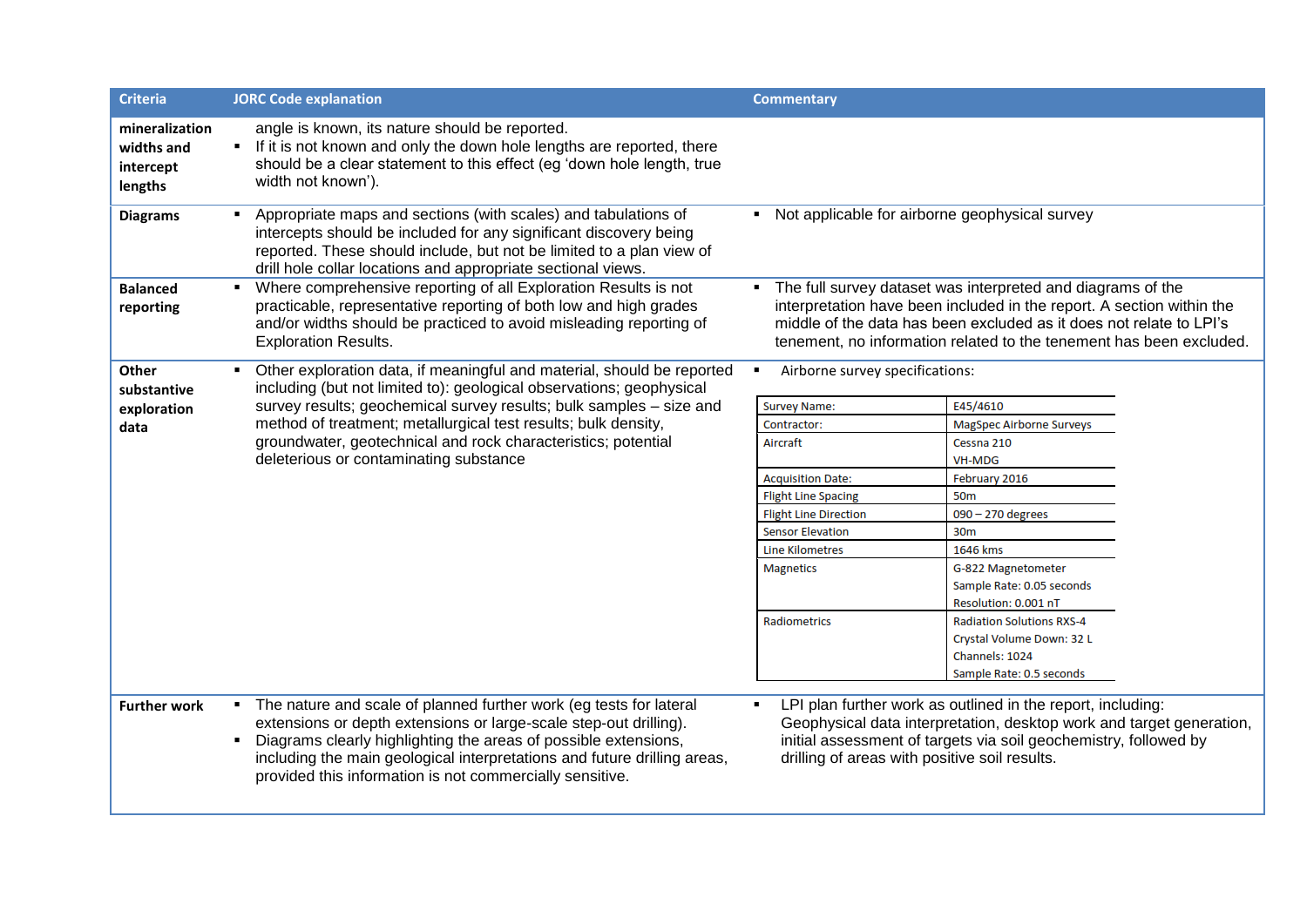**Annexure 2**

**JORC Code, 2012 Edition – Table 1**

**Lithium Power International Limited**

**Centenario 1, Centenario 4, Centenario 5, Centenario 6, Centenario 200 and Centenario 201**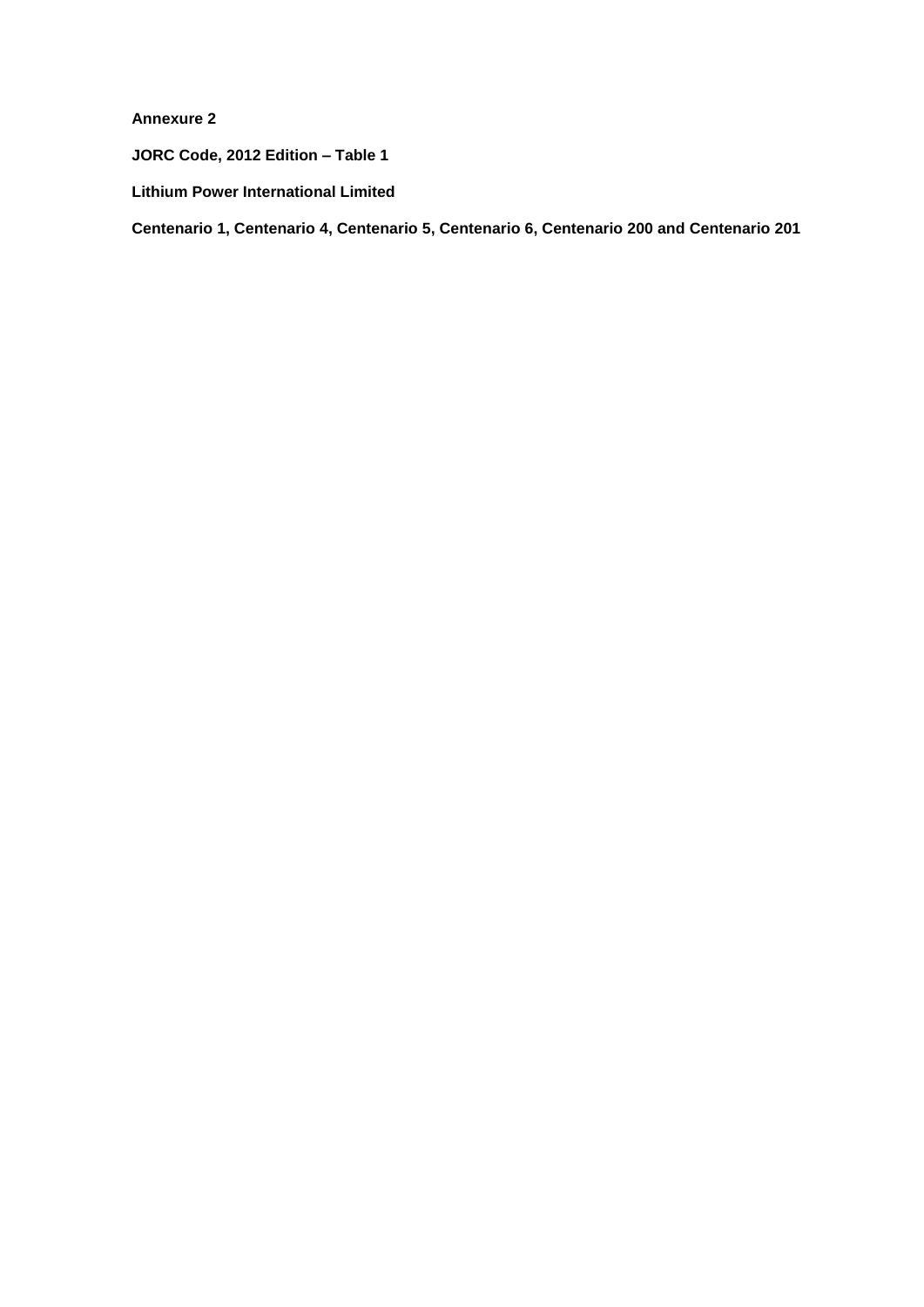# **APPENDIX 1: JORC Code, 2012 Edition – Table 1 Checklist Groundwater Insight IER for LPI**

## **Section 1 Sampling Techniques and Data**

| <b>Criteria</b>                 | <b>JORC Code explanation</b>                                                                                                                                                                                                                                                                                                                                                                                                                                                                                                                                                                                                                                                                                                                                                                                                                                                                                                                                                                                                                                                                   | <b>Commentary</b>                                                                                                                                                                                                                                                                                                                                                                                                                                                                                                                                                                                                                                                                                                                                                                                                                                                                                                                                                                                                                                                                                                                                                      |
|---------------------------------|------------------------------------------------------------------------------------------------------------------------------------------------------------------------------------------------------------------------------------------------------------------------------------------------------------------------------------------------------------------------------------------------------------------------------------------------------------------------------------------------------------------------------------------------------------------------------------------------------------------------------------------------------------------------------------------------------------------------------------------------------------------------------------------------------------------------------------------------------------------------------------------------------------------------------------------------------------------------------------------------------------------------------------------------------------------------------------------------|------------------------------------------------------------------------------------------------------------------------------------------------------------------------------------------------------------------------------------------------------------------------------------------------------------------------------------------------------------------------------------------------------------------------------------------------------------------------------------------------------------------------------------------------------------------------------------------------------------------------------------------------------------------------------------------------------------------------------------------------------------------------------------------------------------------------------------------------------------------------------------------------------------------------------------------------------------------------------------------------------------------------------------------------------------------------------------------------------------------------------------------------------------------------|
| <b>Sampling</b><br>techniques   | Nature and quality of sampling (eg cut channels, random chips, or<br>specific specialized industry standard measurement tools appropriate<br>to the minerals under investigation, such as down hole gamma sondes,<br>or handheld XRF instruments, etc). These examples should not be<br>taken as limiting the broad meaning of sampling.<br>Include reference to measures taken to ensure sample representivity<br>and the appropriate calibration of any measurement tools or systems<br>used.<br>Aspects of the determination of mineralization that are Material to the<br>Public Report.<br>In cases where 'industry standard' work has been done this would be<br>relatively simple (eg 'reverse circulation drilling was used to obtain 1 m<br>samples from which 3 kg was pulverised to produce a 30 g charge for<br>fire assay'). In other cases more explanation may be required, such as<br>where there is coarse gold that has inherent sampling problems.<br>Unusual commodities or mineralization types (eg submarine nodules)<br>may warrant disclosure of detailed information. | Work conducted on the subject properties to date includes:<br>A single diamond drill borehole, with coring and brine<br>$\circ$<br>sampling (2 additional boreholes have been drilled on<br>nearby properties); and<br>An VES geophysics survey which provided coverage on<br>$\circ$<br>the subject properties and nearby properties<br>A surface brine sampling program (from shallow hand-<br>$\circ$<br>dug pits) conducted primarily on nearby properties, with<br>only one pit on the subject properties.<br>Based on the amount of work conducted on the subject properties,<br>the results are considered preliminary. Significant additional data<br>would need to be conducted to evaluate the potential for the subject<br>properties to contain economic quantities of lithium. It is noteworthy,<br>however, that favourable lithium grades have been identified by<br>others, in other areas of the same basin.<br>Given the moderate areal extent of the subject properties, the<br>potential for exploitation would likely depend on co-development with<br>additional suitable properties, in addition to the identification of<br>favourable grades. |
| <b>Drilling techniques</b>      | Drill type (eg core, reverse circulation, open-hole hammer, rotary air .<br>blast, auger, Bangka, sonic, etc) and details (eg core diameter, triple<br>or standard tube, depth of diamond tails, face-sampling bit or other<br>type, whether core is oriented and if so, by what method, etc).                                                                                                                                                                                                                                                                                                                                                                                                                                                                                                                                                                                                                                                                                                                                                                                                 | A single, vertical diamond drill borehole was drilled on the subject<br>property, in 2012. Cores were collected and brine was sampled from<br>the borehole.                                                                                                                                                                                                                                                                                                                                                                                                                                                                                                                                                                                                                                                                                                                                                                                                                                                                                                                                                                                                            |
| <b>Drill sample</b><br>recovery | Method of recording and assessing core and chip sample recoveries<br>and results assessed.<br>Measures taken to maximize sample recovery and<br>ensure<br>representative nature of the samples.<br>Whether a relationship exists between sample recovery and grade and<br>whether sample bias may have occurred due to preferential loss/gain<br>of fine/coarse material.                                                                                                                                                                                                                                                                                                                                                                                                                                                                                                                                                                                                                                                                                                                      | Intact cores were obtained and logged from the single diamond drill<br>borehole drilled on the subject properties.                                                                                                                                                                                                                                                                                                                                                                                                                                                                                                                                                                                                                                                                                                                                                                                                                                                                                                                                                                                                                                                     |
| <b>Logging</b>                  | . Whether core and chip samples have been geologically and<br>geotechnically logged to a level of detail to support appropriate Mineral                                                                                                                                                                                                                                                                                                                                                                                                                                                                                                                                                                                                                                                                                                                                                                                                                                                                                                                                                        | The lithology of the core was logged shortly after drilling, in 2012. The<br>Competent Person viewed the log and the core and found the log to be                                                                                                                                                                                                                                                                                                                                                                                                                                                                                                                                                                                                                                                                                                                                                                                                                                                                                                                                                                                                                      |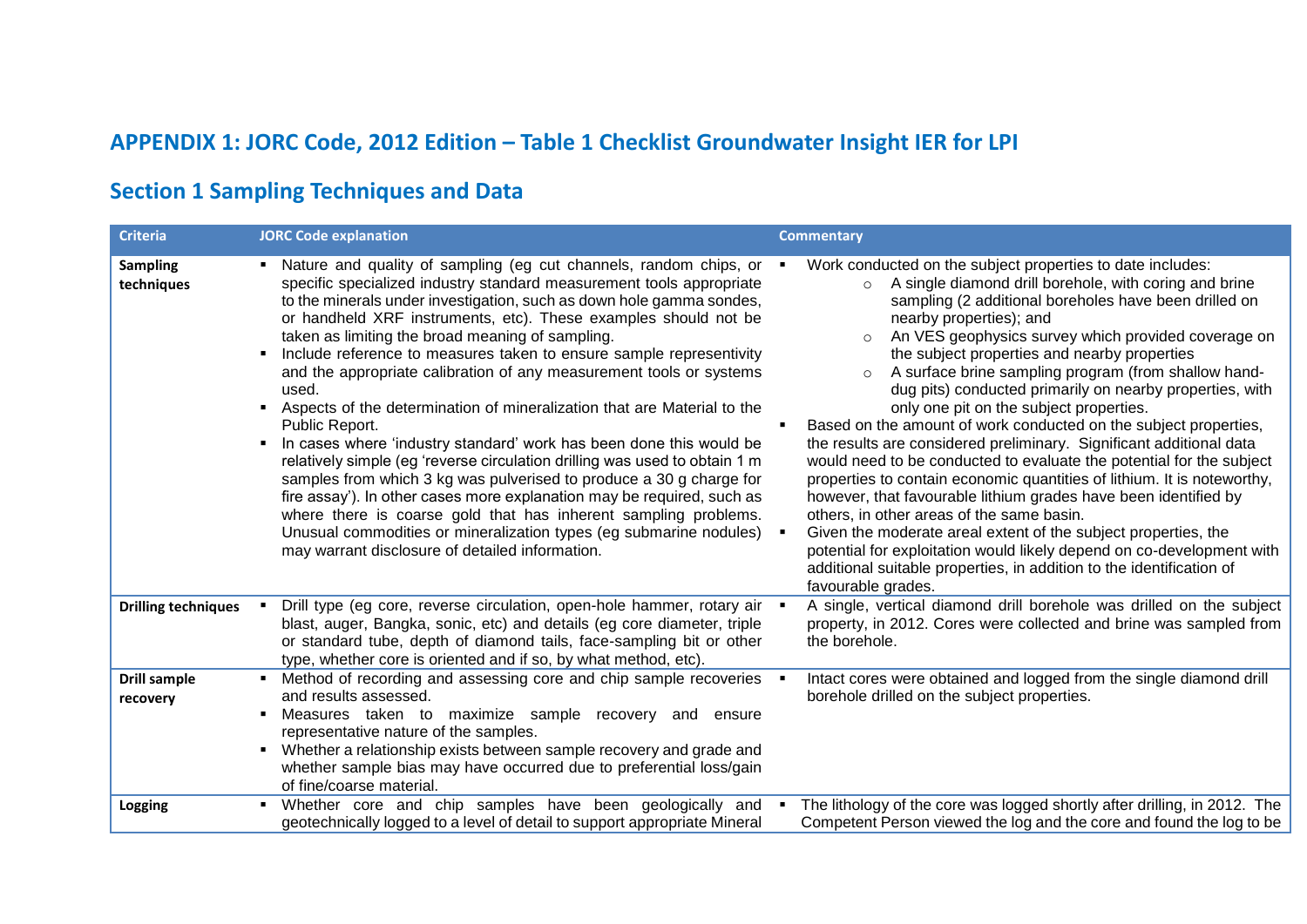| <b>Criteria</b>                                                | <b>JORC Code explanation</b>                                                                                                                                                                                                                                                                                                                                                                                                                                                                                                                                                                                                                                                       | <b>Commentary</b>                                                                                                                                                                                                                                                                                                                                                       |
|----------------------------------------------------------------|------------------------------------------------------------------------------------------------------------------------------------------------------------------------------------------------------------------------------------------------------------------------------------------------------------------------------------------------------------------------------------------------------------------------------------------------------------------------------------------------------------------------------------------------------------------------------------------------------------------------------------------------------------------------------------|-------------------------------------------------------------------------------------------------------------------------------------------------------------------------------------------------------------------------------------------------------------------------------------------------------------------------------------------------------------------------|
|                                                                | Resource estimation, mining studies and metallurgical studies.<br>Whether logging is qualitative or quantitative in nature. Core (or<br>costean, channel, etc) photography.<br>The total length and percentage of the relevant intersections logged.                                                                                                                                                                                                                                                                                                                                                                                                                               | acceptably accurate. The logging was qualitative in nature, primarily<br>intended to identify potential aquifers that could be permeable enough<br>to allow brine recovery.                                                                                                                                                                                             |
| <b>Sub-sampling</b><br>techniques and<br>sample<br>preparation | If core, whether cut or sawn and whether quarter, half or all core taken.<br>If non-core, whether riffled, tube sampled, rotary split, etc and whether<br>sampled wet or dry.<br>For all sample types, the nature, quality and appropriateness of the<br>sample preparation technique.<br>Quality control procedures adopted for all sub-sampling stages to<br>maximize representivity of samples.<br>• Measures taken to ensure that the sampling is representative of the in<br>situ material collected, including for instance results for field<br>duplicate/second-half sampling.<br>Whether sample sizes are appropriate to the grain size of the material<br>being sampled. | Cores were viewed intact, and remain intact.<br>$\blacksquare$                                                                                                                                                                                                                                                                                                          |
| <b>Quality of assay</b><br>data and<br>laboratory tests        | The nature, quality and appropriateness of the assaying and<br>laboratory procedures used and whether the technique is considered<br>partial or total.<br>For geophysical tools, spectrometers, handheld XRF instruments, etc,<br>the parameters used in determining the analysis including instrument<br>make and model, reading times, calibrations factors applied and their<br>derivation, etc.<br>Nature of quality control procedures adopted (eg standards, blanks,<br>duplicates, external laboratory checks) and whether acceptable levels<br>of accuracy (ie lack of bias) and precision have been established.                                                          | Samples of brine were collected from the single diamond drill boreholes<br>on the subject property. Lithium grades in these samples was<br>generally low. Analysis was done in 2012, a few years prior to the<br>evaluation of site data by the Competent Person. Review of laboratory<br>quality control procedures and results indicate that they were<br>acceptable. |
| <b>Verification of</b><br>sampling and<br>assaying             | • The verification of significant intersections by either independent or •<br>alternative company personnel.<br>The use of twinned holes.<br>Documentation of primary data, data entry procedures, data<br>verification, data storage (physical and electronic) protocols.<br>Discuss any adjustment to assay data.                                                                                                                                                                                                                                                                                                                                                                | To the knowledge of the Competent Person, no independent<br>sampling was conducted at the time of the 2012 field program.                                                                                                                                                                                                                                               |
| Location of data<br>points                                     | Accuracy and quality of surveys used to locate drill holes (collar and<br>down-hole surveys), trenches, mine workings and other locations<br>used in Mineral Resource estimation.<br>Specification of the grid system used.<br>Quality and adequacy of topographic control.                                                                                                                                                                                                                                                                                                                                                                                                        | No Mineral Resource Estimates have been prepared for the subject<br>$\blacksquare$<br>properties; site investigations are at a preliminary stage. However,<br>the siting of the drill hole on the subject properties is reasonable for a<br>preliminary investigation.                                                                                                  |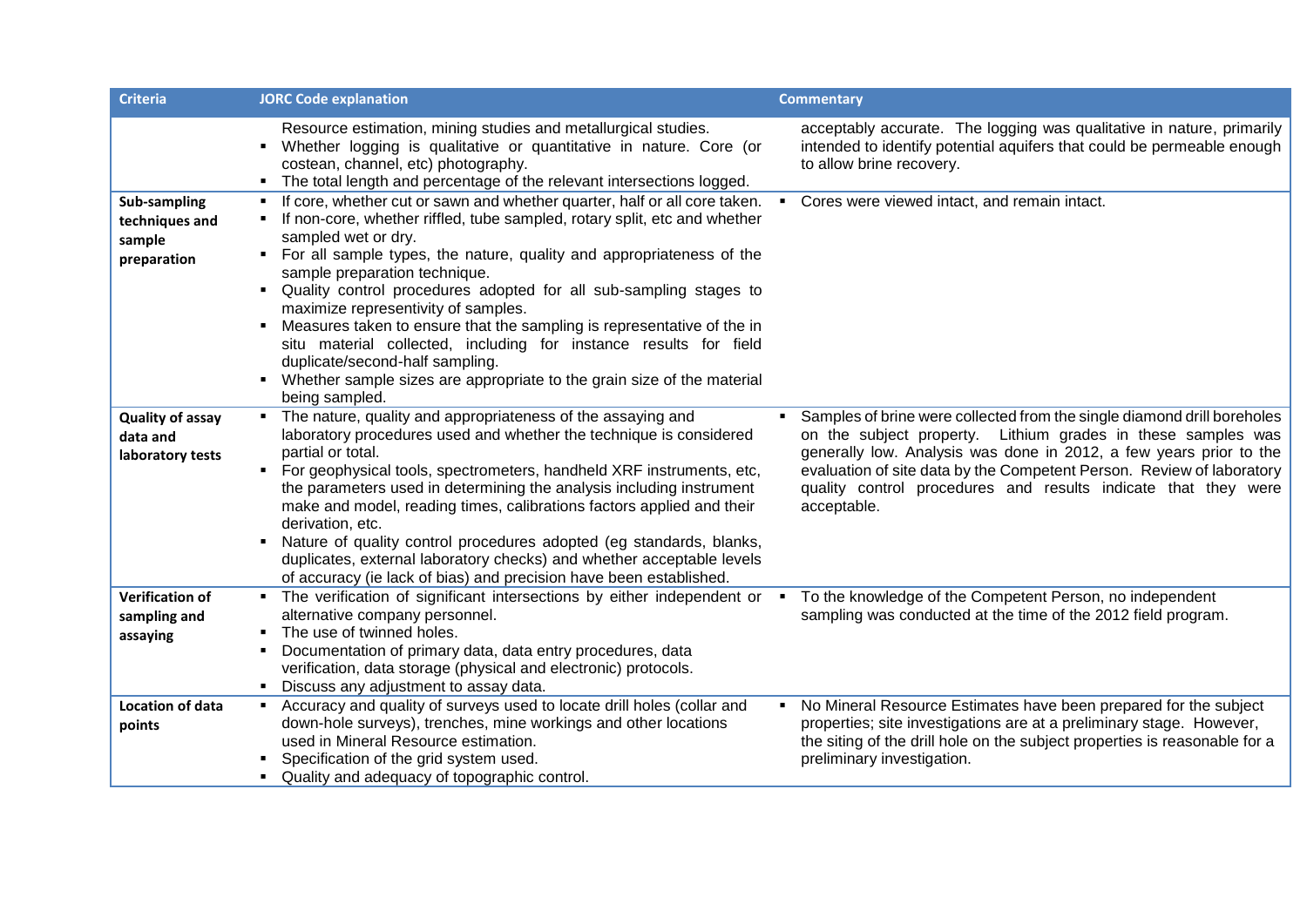| <b>Criteria</b>                                                  | <b>JORC Code explanation</b>                                                                                                                                                                                                                                                                                                                                                         | <b>Commentary</b>                                                                                                                                                                |
|------------------------------------------------------------------|--------------------------------------------------------------------------------------------------------------------------------------------------------------------------------------------------------------------------------------------------------------------------------------------------------------------------------------------------------------------------------------|----------------------------------------------------------------------------------------------------------------------------------------------------------------------------------|
| Data spacing and<br>distribution                                 | Data spacing for reporting of Exploration Results.<br>Whether the data spacing and distribution is sufficient to establish the<br>degree of geological and grade continuity appropriate for the Mineral<br>Resource and Ore Reserve estimation procedure(s) and<br>classifications applied.<br>Whether sample compositing has been applied.                                          | No Mineral Resource Estimates have been prepared for the subject<br>properties; site investigations are at a preliminary stage.                                                  |
| Orientation of<br>data in relation to<br>geological<br>structure | Whether the orientation of sampling achieves unbiased sampling of<br>possible structures and the extent to which this is known, considering<br>the deposit type.<br>If the relationship between the drilling orientation and the orientation of<br>key mineralised structures is considered to have introduced a sampling<br>bias, this should be assessed and reported if material. | No Mineral Resource Estimates have been prepared for the subject<br>properties; site investigations are at a preliminary stage.                                                  |
| <b>Sample security</b>                                           | The measures taken to ensure sample security.                                                                                                                                                                                                                                                                                                                                        | Background information indicates that sample security from the 2012<br>drilling program was acceptable.                                                                          |
| <b>Audits or reviews</b>                                         | The results of any audits or reviews of sampling techniques and data.                                                                                                                                                                                                                                                                                                                | No audits were conducted during the 2012 program. Recent review<br>of 2012 methods by the Competent Person indicated that methods<br>were acceptable for an early stage program. |
| 3.2                                                              |                                                                                                                                                                                                                                                                                                                                                                                      |                                                                                                                                                                                  |

### **Section 2 Reporting of Exploration Results**

| <b>Criteria</b>                                  | <b>JORC Code explanation</b>                                                                                                                                                                                                                                                                                                                                                                                                         | <b>Commentary</b>                                                                                                                                                                                                                                                                                                                                                                                                    |
|--------------------------------------------------|--------------------------------------------------------------------------------------------------------------------------------------------------------------------------------------------------------------------------------------------------------------------------------------------------------------------------------------------------------------------------------------------------------------------------------------|----------------------------------------------------------------------------------------------------------------------------------------------------------------------------------------------------------------------------------------------------------------------------------------------------------------------------------------------------------------------------------------------------------------------|
| Mineral<br>tenement and<br>land tenure<br>status | Type, reference name/number, location and ownership including<br>agreements or material issues with third parties such as joint ventures,<br>partnerships, overriding royalties, native title interests, historical sites,<br>wilderness or national park and environmental settings.<br>The security of the tenure held at the time of reporting along with any<br>known impediments to obtaining a license to operate in the area. | A summary of tenement legal information is provided in the IER. All<br>information regarding the legal status of the subject properties was<br>provided by Matias Olcese, legal counsel for LPI. It has not been<br>independently verified by the Competent Person. The process of<br>transferring the tenements to LPSA is finalized only for three of the six<br>subject properties, as of the issuing of the IER. |
| <b>Exploration</b><br>done by other<br>parties   | Acknowledgment and appraisal of exploration by other parties.                                                                                                                                                                                                                                                                                                                                                                        | All exploration work conducted on the subject properties was<br>conducted by other parties, prior to involvement of LPI. The Competent<br>Person considers that the work (a single diamond drill borehole, and<br>an SEV geophysics survey) was conducted in an acceptable manner<br>for an early stage project.                                                                                                     |
| Geology                                          | Deposit type, geological setting and style of mineralization.                                                                                                                                                                                                                                                                                                                                                                        | The deposit is lithium-containing brine within a dry salt lake (salar) in a<br>horst and graben dropped basin. Favourable lithium grades have been<br>identified by others, in other areas of the same basin.                                                                                                                                                                                                        |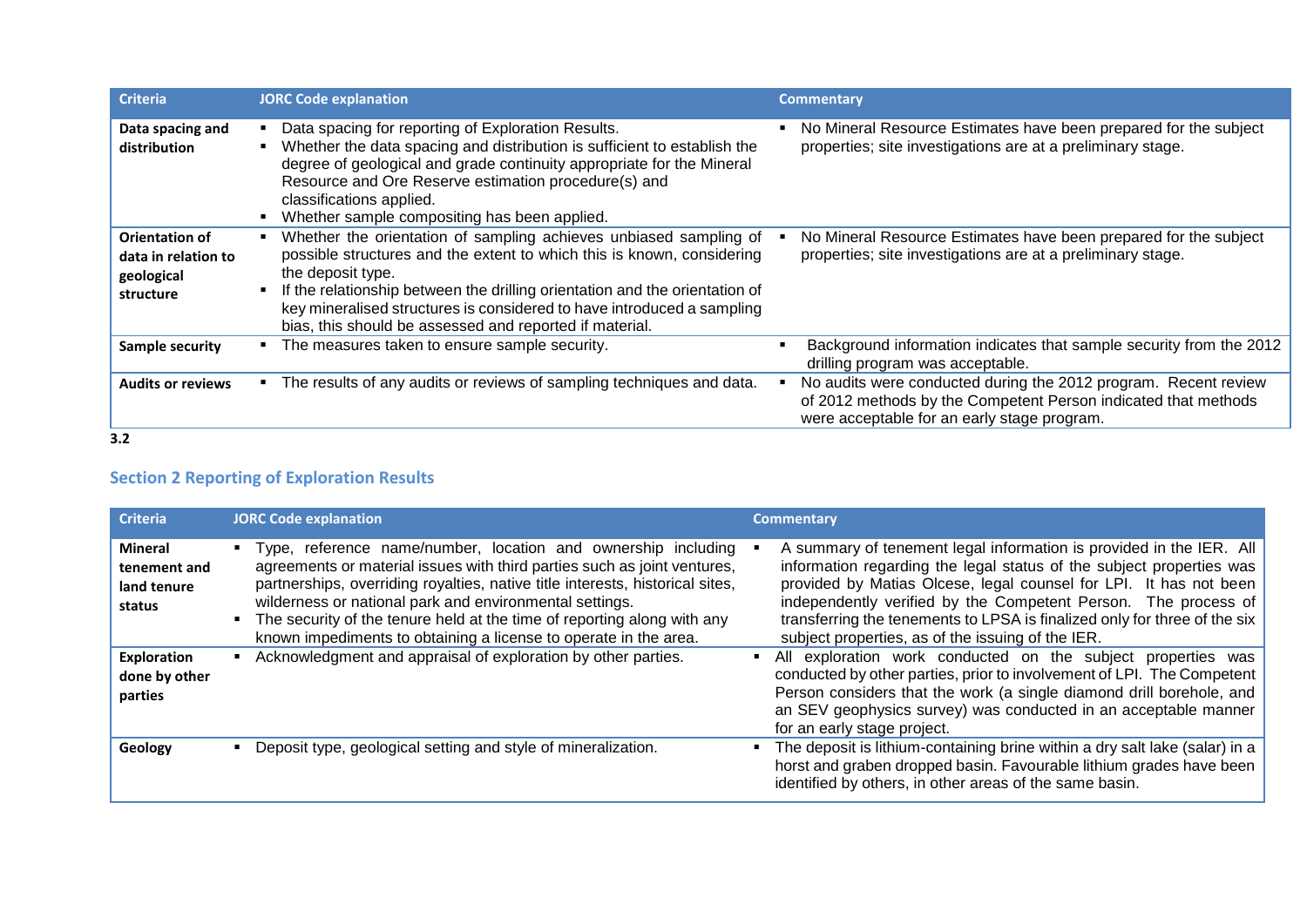| <b>Criteria</b>                                                                 | <b>JORC Code explanation</b>                                                                                                                                                                                                                                                                                                                                                                                                                                                                                                                                                                                                                                                                                                              | <b>Commentary</b>                                                                                                                                                                                                                                                                                                                                  |
|---------------------------------------------------------------------------------|-------------------------------------------------------------------------------------------------------------------------------------------------------------------------------------------------------------------------------------------------------------------------------------------------------------------------------------------------------------------------------------------------------------------------------------------------------------------------------------------------------------------------------------------------------------------------------------------------------------------------------------------------------------------------------------------------------------------------------------------|----------------------------------------------------------------------------------------------------------------------------------------------------------------------------------------------------------------------------------------------------------------------------------------------------------------------------------------------------|
| <b>Drill hole</b><br><b>Information</b>                                         | • A summary of all information material to the understanding of the<br>exploration results including a tabulation of the following information for<br>all Material drill holes:<br>easting and northing of the drill hole collar<br>$\circ$<br>elevation or RL (Reduced Level - elevation above sea level in<br>metres) of the drill hole collar<br>dip and azimuth of the hole<br>$\circ$<br>down hole length and interception depth<br>$\circ$<br>hole length.<br>$\circ$<br>• If the exclusion of this information is justified on the basis that the<br>information is not Material and this exclusion does not detract from the<br>understanding of the report, the Competent Person should clearly<br>explain why this is the case. | Information on the single diamond drill borehole drilled on the subject<br>property is provided in the IER. The borehole is drilled into an alluvial<br>fan on the perimeter of the salar. It did not encounter brine, and lithium<br>grades were relatively low.                                                                                  |
| <b>Data</b><br>aggregation<br>methods                                           | • In reporting Exploration Results, weighting averaging techniques,<br>maximum and/or minimum grade truncations (eg cutting of high<br>grades) and cut-off grades are usually Material and should be stated.<br>Where aggregate intercepts incorporate short lengths of high grade<br>results and longer lengths of low grade results, the procedure used for<br>such aggregation should be stated and some typical examples of such<br>aggregations should be shown in detail.<br>• The assumptions used for any reporting of metal equivalent values<br>should be clearly stated.                                                                                                                                                       | No Mineral Resource Estimates have been prepared for the subject<br>properties; site investigations are at a preliminary stage, with<br>installation of a single diamond drill borehole.                                                                                                                                                           |
| Relationship<br>between<br>mineralization<br>widths and<br>intercept<br>lengths | • These relationships are particularly important in the reporting of<br><b>Exploration Results.</b><br>• If the geometry of the mineralization with respect to the drill hole<br>angle is known, its nature should be reported.<br>• If it is not known and only the down hole lengths are reported, there<br>should be a clear statement to this effect (eg 'down hole length, true<br>width not known').                                                                                                                                                                                                                                                                                                                                | • No Mineral Resource Estimates have been prepared for the subject<br>properties; site investigations are at a preliminary stage, with<br>installation of a single diamond drill borehole. No assessment of<br>mineralization geometry are justified with the existing preliminary<br>dataset.                                                     |
| <b>Diagrams</b>                                                                 | Appropriate maps and sections (with scales) and tabulations of<br>$\blacksquare$<br>intercepts should be included for any significant discovery being<br>reported. These should include, but not be limited to a plan view of<br>drill hole collar locations and appropriate sectional views.                                                                                                                                                                                                                                                                                                                                                                                                                                             | No Mineral Resource Estimates have been prepared for the subject<br>properties; site investigations are at a preliminary stage, with<br>installation of a single diamond drill borehole. No assessment of<br>mineralization geometry are justified with the existing preliminary<br>dataset.                                                       |
| <b>Balanced</b><br>reporting                                                    | Where comprehensive reporting of all Exploration Results is not<br>practicable, representative reporting of both low and high grades<br>and/or widths should be practiced to avoid misleading reporting of<br><b>Exploration Results.</b>                                                                                                                                                                                                                                                                                                                                                                                                                                                                                                 | No Mineral Resource Estimates have been prepared for the subject<br>properties; site investigations are at a preliminary stage, with<br>installation of a single diamond drill borehole. No assessment of<br>mineralization geometry are justified with the existing preliminary<br>dataset. Grades encountered in the single on-site borehole are |